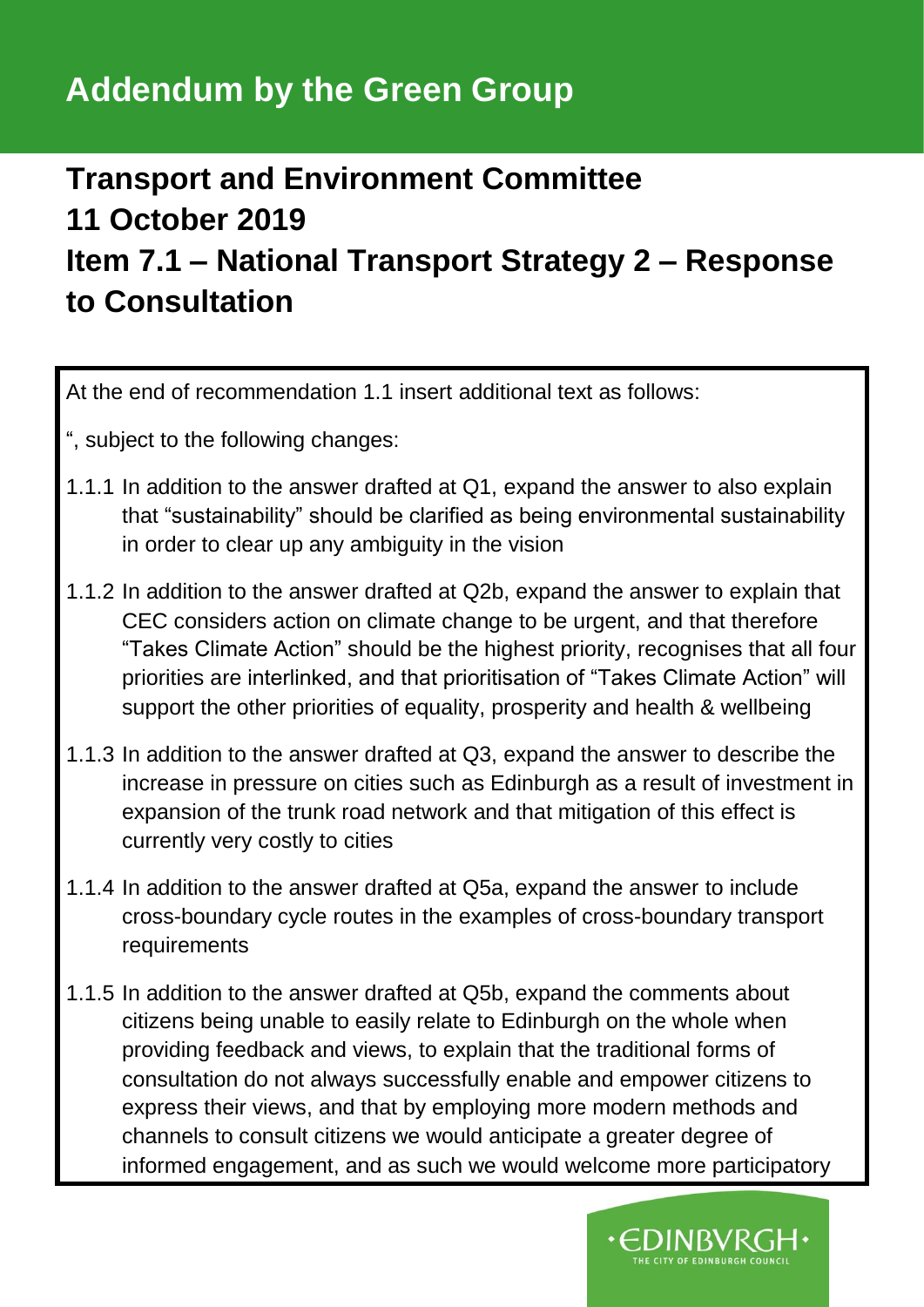models of citizen engagement and consultation in the locations and settings where citizens are best able to provide their views

- 1.1.6 In the answer drafted at Q7a, insert the word "some" into paragraph 4 so that the phrase reads "while Edinburgh is well connected to *some* cities across the UK by rail"
- 1.1.7 In addition to the answer drafted at Q8a, expand the answer to include mention of poor links to some cities which have longer journey times from Edinburgh by rail than by car (for example Perth); the lack of international travel options from the east coast of Scotland across the North Sea to Europe; and the barriers to local authorities in implementing segregated cycling infrastructure that would allow all those who wish to travel by bike to do so safely
- 1.1.8 In addition to the answer drafted at Q8b, expand the answer to highlight the need for active travel and public transport to become the most affordable, most convenient and most attractive options, which would increase demand for these modes; also expand to explore a vehicle scrappage scheme for those who choose to change to electric bike; also expand to explore investment in enablers of modern working practices (for example internet connectivity, more flexibility in working hours, patterns and contracts) to reduce the requirement to travel or make single-purpose journeys; also expand to call for local authorities to have the power to implement segregated cycling infrastructure in a timely way
- 1.1.9 In addition to the answer drafted at Q9, expand the answer regarding "increasing accountability" to recognise all forms of cross-boundary travel in addition to commuting such as freight and business service related travel
- 1.1.10 In addition to the answer drafted at Q10, expand the theme of concessionary travel to also highlight the benefits of possible expansion of the current successful scheme to include additional groups and demographics, as this would fit with the Vision and fulfil the "Promotes Equality" and "Takes Climate Action" priorities in particular

#### **Moved by: Councillor Claire Miller Seconded by: Councillor Gavin Corbett**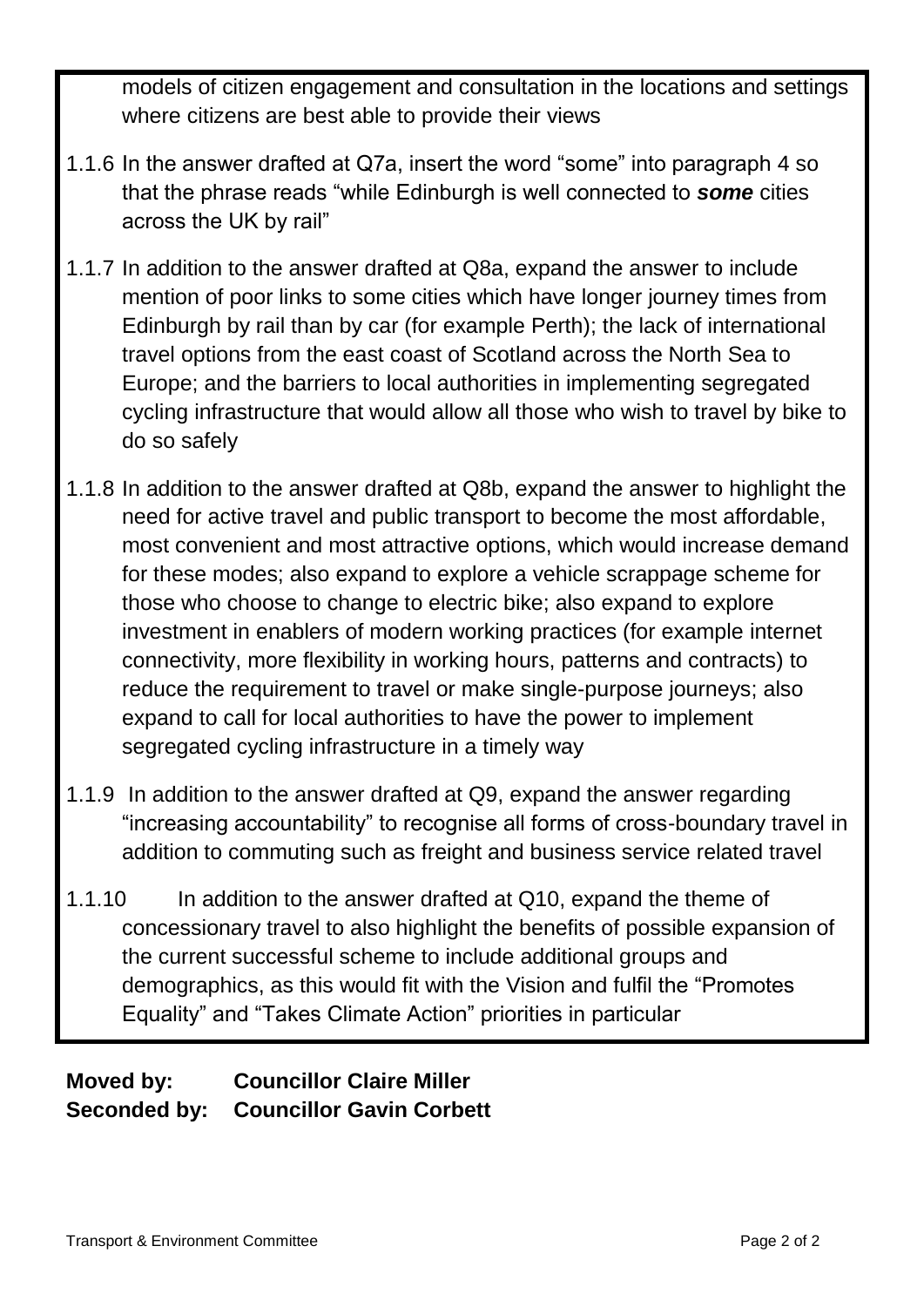## **Amendment by Liberal Democrat Group**

## **Transport and Environment Committee 11 October 2019 Item 7.3 – Evaluation of the 20mph Speed Limit Roll Out**

- In 1.1.6, after "road casualties", insert "and vehicle speeds".

- add "1.1.7 agrees that appendix 3 of the report should be shared with all elected members and feedback sought on whether this represents a complete list of roads where concerns have been raised in terms of compliance."

- add "1.1.8 agrees that the February 2020 report to Committee should provide a broader, clearer and more quantifiable set of criteria for the installation of additional physical traffic calming measures."

**Moved by** Cllr Kevin Lang

**Seconded by**

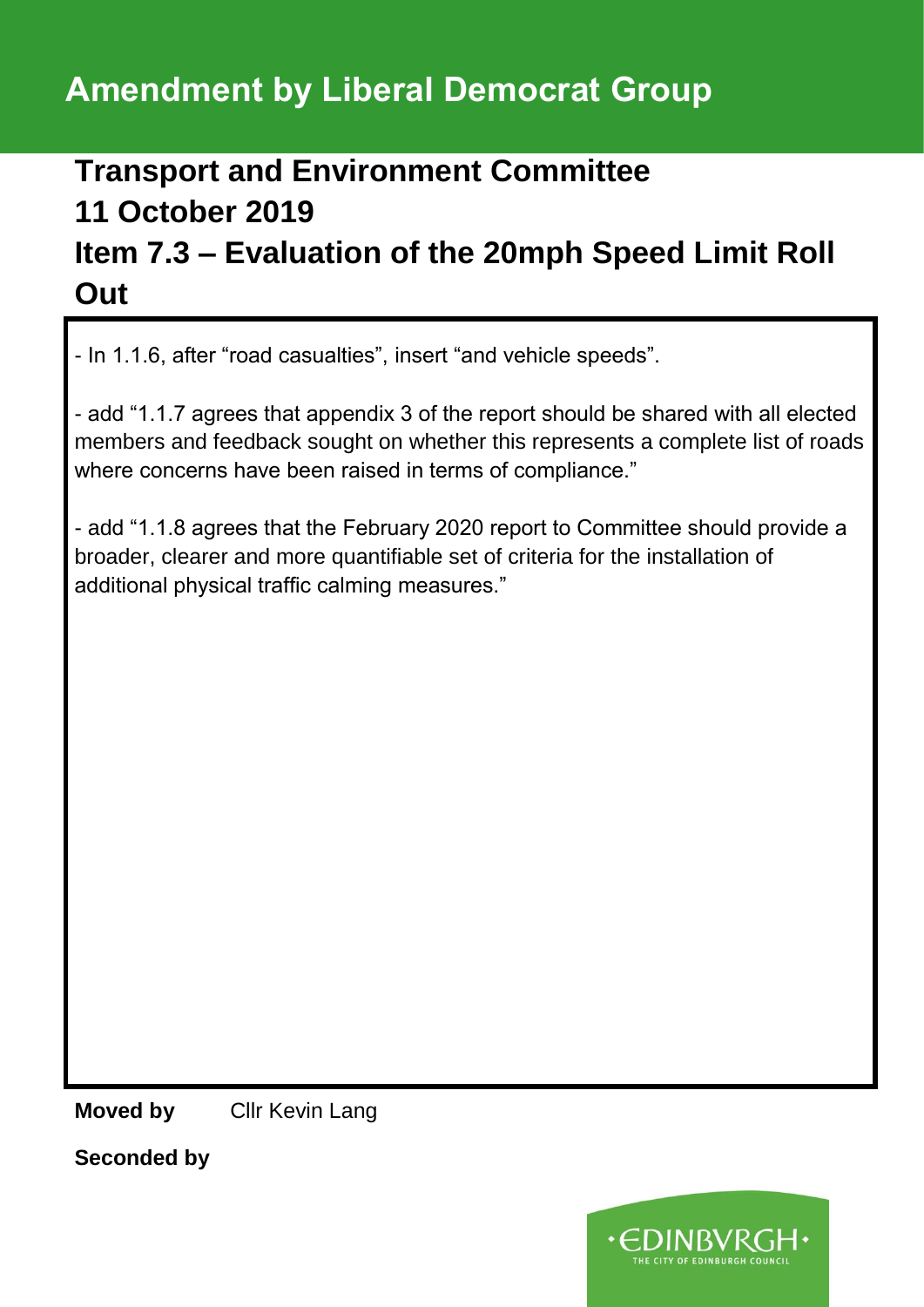## **Addendum by the Green group**

#### **Transport and Environment Committee 11 October 2019 Item 7.5 – Edinburgh's Low Emission Zones – Update**

At the end of recommendations insert additional text as follows:

"1.6 Thanks external partners such as British Heart Foundation for their offers to support the council's continuing work on the LEZ scheme, and agrees to collaborative work to make best use of partners research resource and expertise where appropriate during the period running up to the report in February 2020."

**Moved by: Councillor Claire Miller Seconded by: Councillor Gavin Corbett**

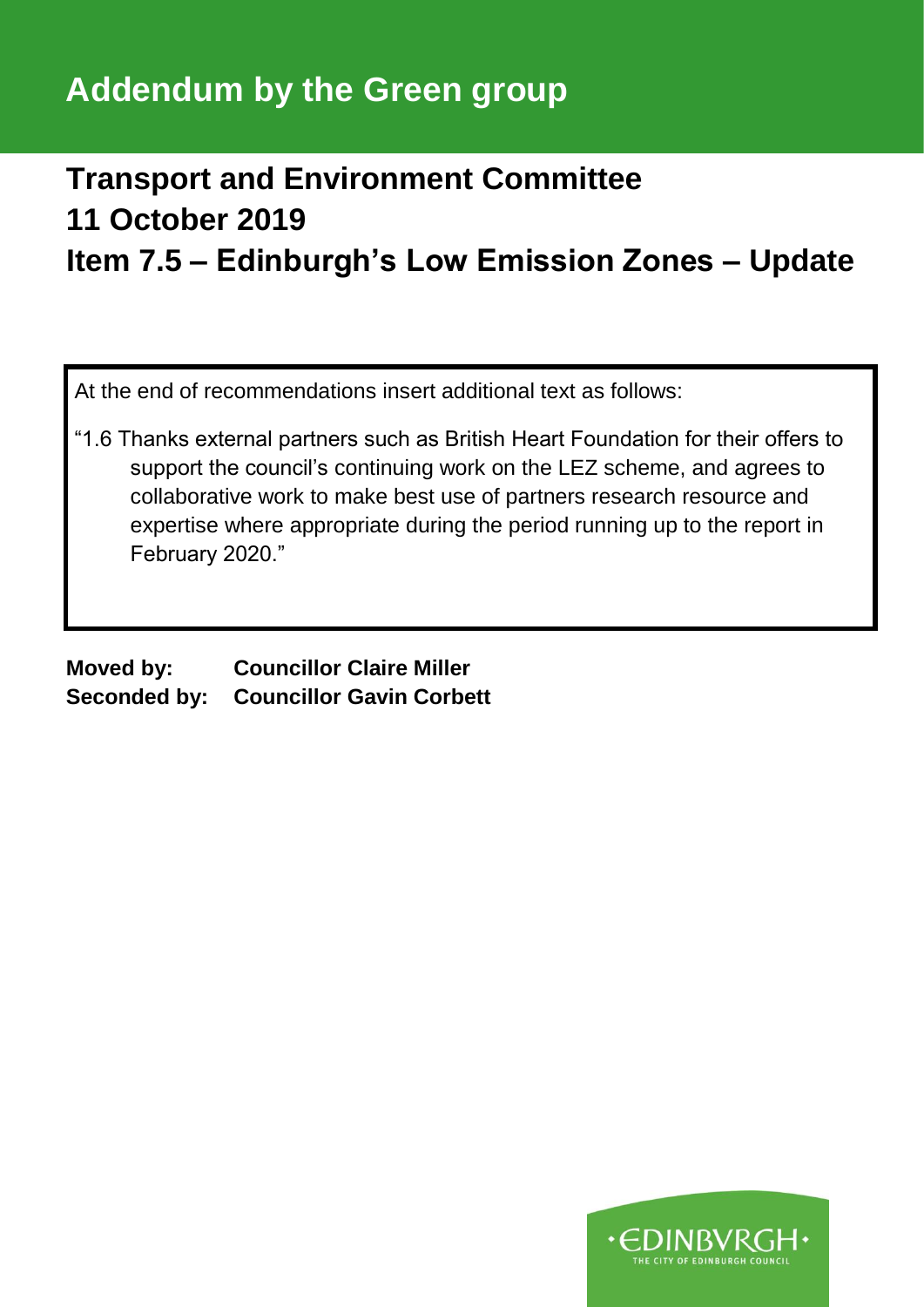# **Addendum by Liberal Democrat Group**

## **Transport and Environment Committee 11 October 2019 Item 8.3 – Roads Infrastructure Capital Investment Update**

Add "1.2 seeks an update on progress against delivery of the 2019/20 capital investment plan at the end of month 9 and agrees this information should be provided by way of a members' briefing as soon as practicable."

**Moved by** Cllr Kevin Lang

**Seconded by**